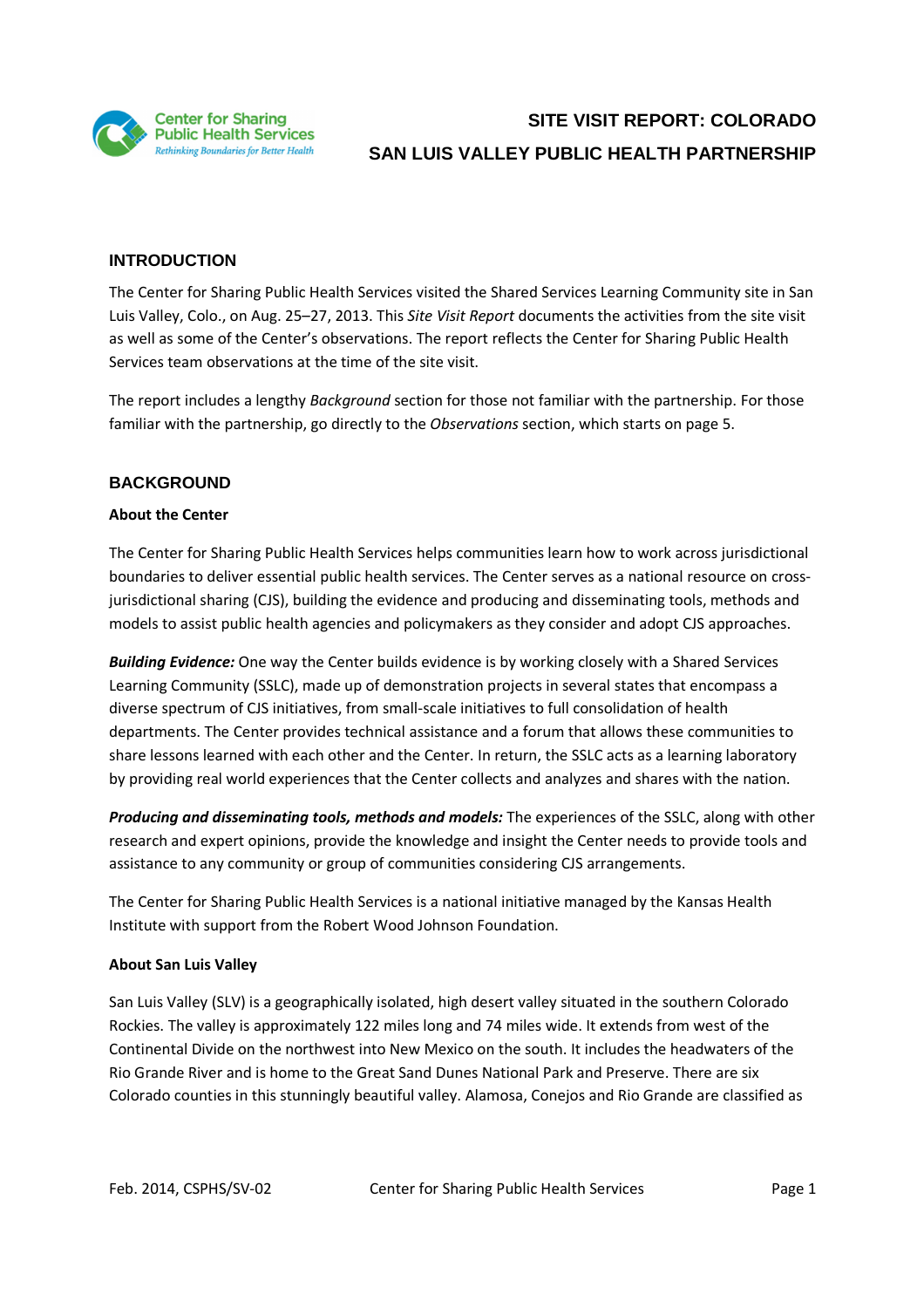

rural. The rest —Costilla, Mineral and Saguache — are classified as frontier. Median household income in all counties is below that of the state as a whole.

The motivation of geographic isolation and extreme weather is strong in San Luis Valley. There is a level of interdependency and a visceral knowledge that the counties must work together. This history of cross-jurisdictional sharing is not exclusive to public health. It was not deliberate. Over time, they simply agreed to different combinations of sharing which made sense.

Until recently, the local public health agencies in the area were considered county nursing agencies because they provided nursing services exclusively. In 2008, with the passage of the Colorado Public Health Act, the county nursing agencies became public health agencies. The new law brought increased service expectations and new responsibilities to the local public health agencies. One of those new responsibilities was environmental health services and core funding from the State was recently increased to plan and begin providing environmental health services at the regional level.

#### **About the CJS Project**

The SSLC team in this region consists of the public health agencies from all six Colorado counties in the San Luis Valley. The SLVPHP is comprised of the originally-designated Steering Committee members: the Project Team, five additional Local Public Health Agency (LPHA) directors and one representative to the San Luis Valley County Commissioners Association (SLVCCA). They already work closely together, and a number of different sharing agreements are in place among various combinations of the health agencies. A substantial amount of trust exists within the group, even as some people retire and are replaced.

The team is pursuing a more formal structure for identifying and engaging in additional sharing

arrangements. They want to be more deliberate and systematic to make sure that all six counties have the most robust public health capacity possible, and that programs are being evaluated. They would also like to create an Operating Agreement to guide the internal work of the Partnership.

Project Director Della Vieira, director of the Saguache County Public Health Department, is leading this particular effort.

They have created a mission statement, a vision statement and guiding principles, which can be found on their website. They have also completed an assessment of current sharing arrangements and a S.W.O.T. analysis.

#### **SLV Public Health Partnership Mission**

The mission of the San Luis Valley Public Health Partnership is to develop, implement and sustain models of shared public health services that increase capacity, contain costs, maximize assets, and more effectively impact health outcomes.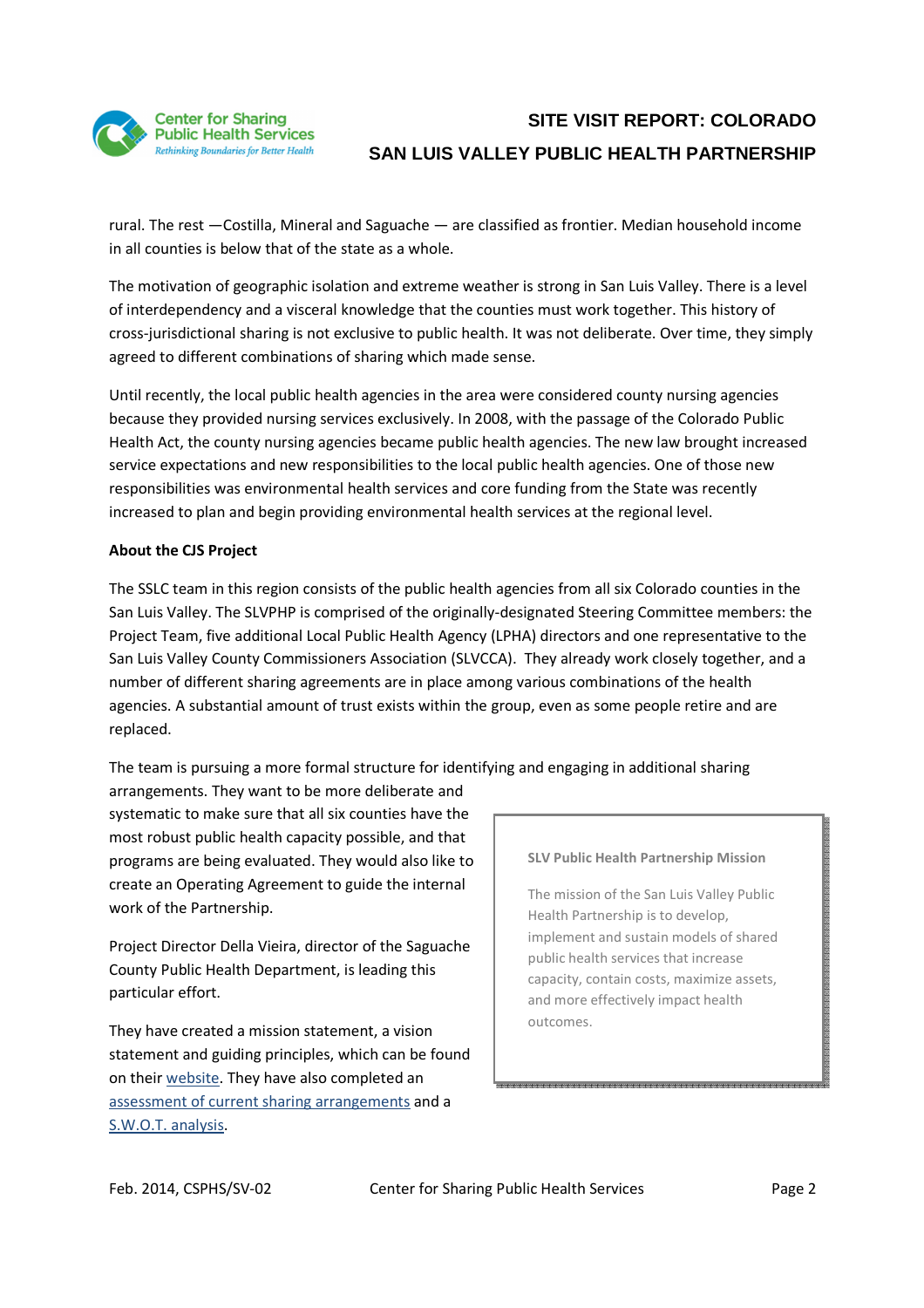

Soon, they will conduct a feasibility study examining CJS options, paying particular attention to important financing, governance, legal and policy issues. This work will be followed by the development of a strategic plan for CJS implementation among the participants.

This work will create the foundation for future sharing arrangements. One upcoming arrangement involves sharing locally provided environmental health services. They have already obtained an increase in their core services contract to hire a full-time staff member dedicated to providing environmental health services in Alamosa County (.5 FTE) and conducting an environmental health services needs assessment for the entire valley (.5 FTE). In the last half of 2014 the Partnership will develop a regional proposal regarding the provision of Environmental Health Services for each of the Counties to consider.

### **SITE VISIT**

### **Participants**

The host team included:

- Della Vieira, Director of Saguache County Public Health (Project Director)
- Kathleen Matthews, Director of the Colorado Department of Public Health, Office of Planning and Partnerships (Project Co-Director)
- Kimberly Bryant, Saguache County Public Health (Project and Communications Coordinator)
- Pat Perry, Director of Rio Grande County Public Health Agency
- Shelly Warrington, Director of Mineral County Public Health Agency
- Connie Edgar, Director of Conejos County Public Health and Nursing Service
- Mary Ann Martinez, Costilla County Public Health Agency
- Julie Geiser, Director of Alamosa County Public Health Department
- Ola Bovin, SLV Regional Epidemiologist
- Linda Smith, Regional Emergency Preparedness and Response
- Linda Joseph: Saguache County Commissioner; Health Officer; Chair of Board of Health; and Quarantine Officer

Visitors from two other Shared Services Learning Community Sites attended the site visit:

- Northern Nevada Shared Service Team:
	- o Randall Todd, Director or Epidemiology and Public Health Preparedness at the Washoe County Health District in Reno
	- o John Packham, Director of Health Policy and Research at the University of Nevada School of Medicine in Reno
	- o Emily Brown, Coordinator from the Nevada State Health Division in Carson City
- Northwoods Shared Services Project in Wisconsin :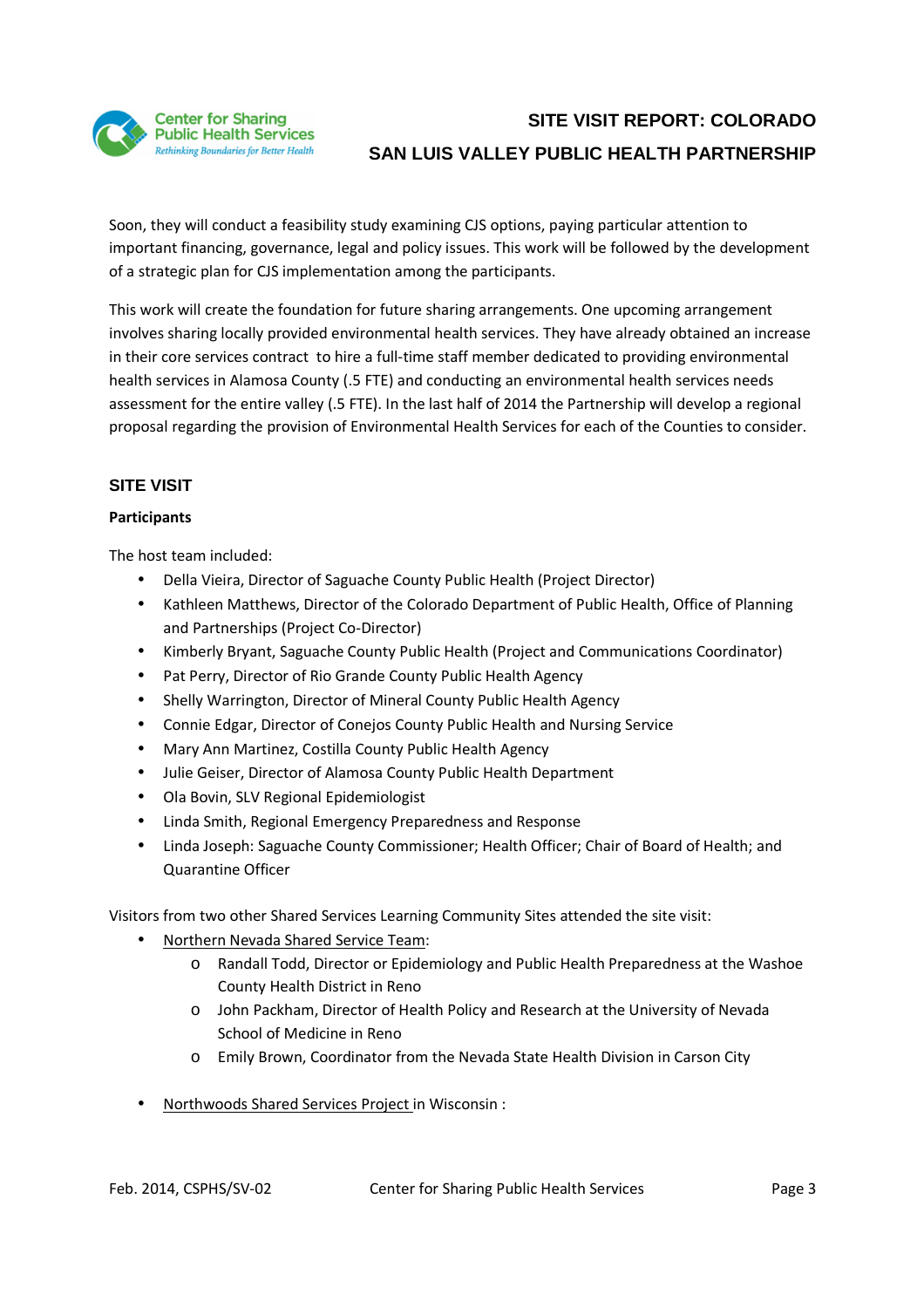

- o Chris Dobbe, Project Team Lead and Program Coordinator of Marathon County Health Department in Wausau
- o Terri Kramolis, Director and Health Officer from the Bayfield County Health Department in Washburn

The following members of the SLV Commissioners Association and the SLV Council of Governments also participated in the site visit:

- Marty Asplin: Trustee, Town of Saguache; SLV Council of Governments; Rio Grande County Board of Health, Del Norte
- Carol Schroeder, Rio Grande County Board of Health, Monte Vista
- Kathy Rogers: Mayor of Alamosa; SLV Council of Governments; Director of Communications and Marketing, San Luis Valley Health
- Darius Allen: County Commissioner, Alamosa County; Chair, SLV Council of Governments
- Mariann Dunne, County Commissioner, Alamosa County
- Pam Bricker, County Commissioner, Rio Grande County
- Doug Davie, County Commissioner, Rio Grande County
- Karla Shriver, County Commissioner, Rio Grande County; SLV Council of Governments
- Jason Anderson, County Commissioner, Saguache County
- Ken Anderson, County Commissioner, Saguache County
- Don Hollenshead, County Commissioner, Mineral County
- Ramona Weber, County Commissioner, Mineral County
- Delores Burns, County Commissioner, Costilla County
- Lawrence Pacheco, County Commissioner, Costilla County
- Steve McCarroll, County Commissioner, Conejos County
- John Sandoval, County Commissioner, Conejos County
- Suzanne Benton, County Administrator, Rio Grande County
- Wendi Maez, County Administrator, Saguache County
- LoriAnn Snow, RN, Alamosa County Public Health Department

Two representatives from the Center for Sharing Public Health Services facilitated the site visit:

- Patrick M. Libbey, Center Co-Director
- Grace Gorenflo, Senior Project Consultant

### **Site Visit Activities**

The visitors arrived at Denver International Airport on the afternoon of Sunday, Aug. 25. They traveled approximately four hours by van from Denver through the mountains to Crestone, Colo., which is located in Saguache County. The following morning, they traveled approximately one hour more to the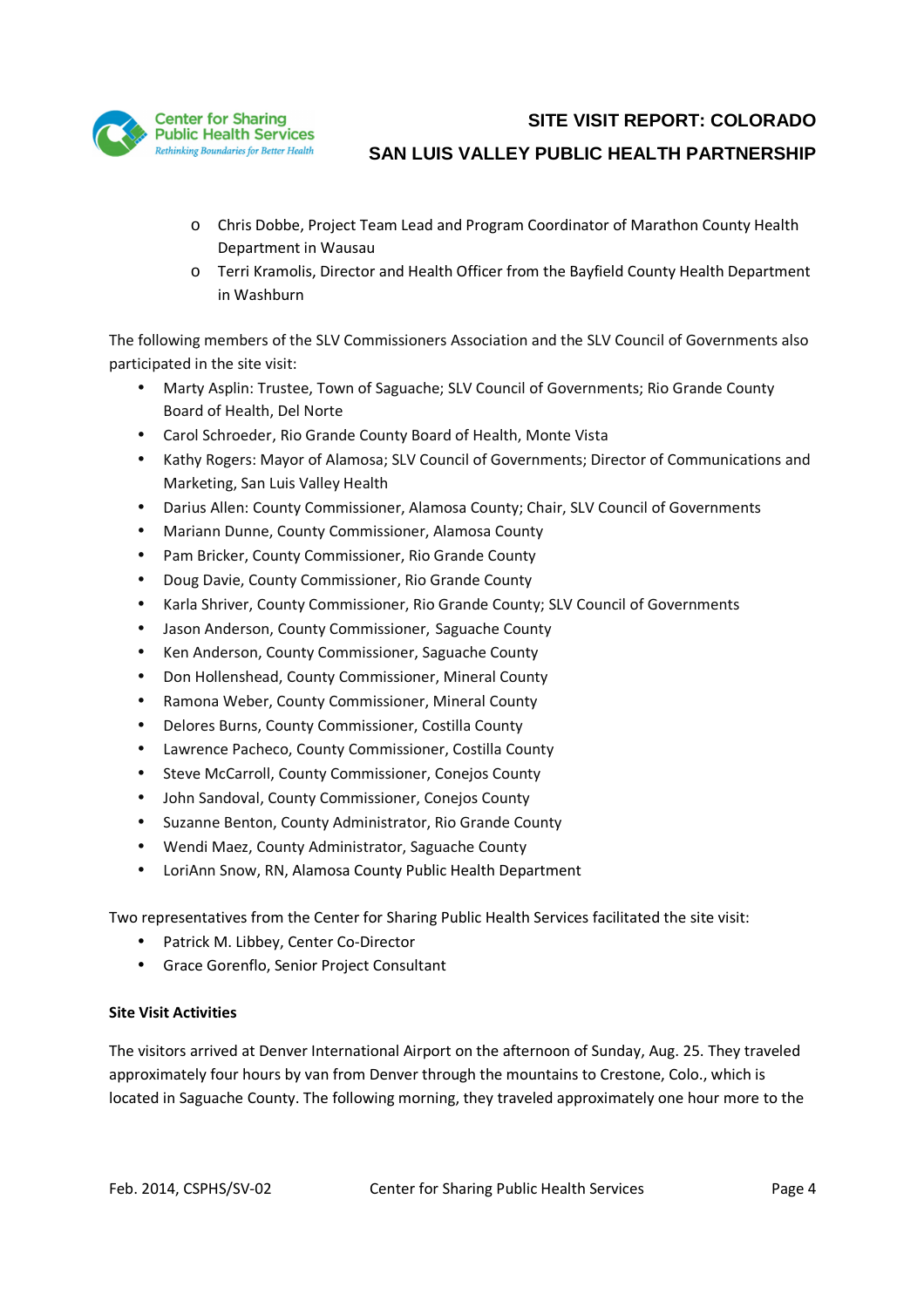

town of Alamosa, in Alamosa County, where they attended meetings at the Alamosa County Health Department.

During their morning meeting, they met with the SLV Public Health Partnership Steering Committee, where they held a facilitated dialog about leadership and operational issues related to sharing public health services. They also discussed contractual and financial issues involved in hiring and maintaining a new full-time staff member dedicated to providing environmental health services in the region.

In the afternoon, members of the SLV County Commissioners Association and the SLV Council of Governments joined them for a second facilitated dialog aimed at understanding area policymakers' perspectives on public health, as well as governance issues associated with sharing public health services.

On the morning of Tuesday, Aug. 27, they met in the town of Crestone, Colo., before departing for the Denver airport. The SLV Public Health Partnership team facilitated a "Conversation Café" as a way to capture key learnings from the site visit.

### **OBSERVATIONS**

Site visits provide a valuable learning opportunity, both for the Center staff and for the participants. There is only so much information the Center can gather from reports or phone calls. Meeting with people in their actual environment completes the picture and contributes to a better understanding of the project.

Some observations gleaned by the Center as a result of participating in the site visit are listed below.

#### *Geography plays a key role in this partnership.*

The San Luis Valley is bordered on all sides by mountains. As a result, the six counties in the valley make up one distinct geographical area. Inside the valley, people cross county lines every day to go to work, to visit hospitals and to acquire other services, creating a distinct "valley identity" in the region. Because health needs, disasters and poverty also cross county lines, the policymakers and public health officials in the region know they need to work together to address these and other shared issues effectively and efficiently. Therefore, a strong informal partnership that extends beyond public health exists between the counties in the valley.

#### *Attending policymakers' quarterly regional meetings is effective.*

Commissioners from all six counties have been meeting together quarterly on matters of importance to the region for quite some time. During the site visit, the participants attended one of these regional meetings. Fourteen of the eighteen county commissioners were in attendance.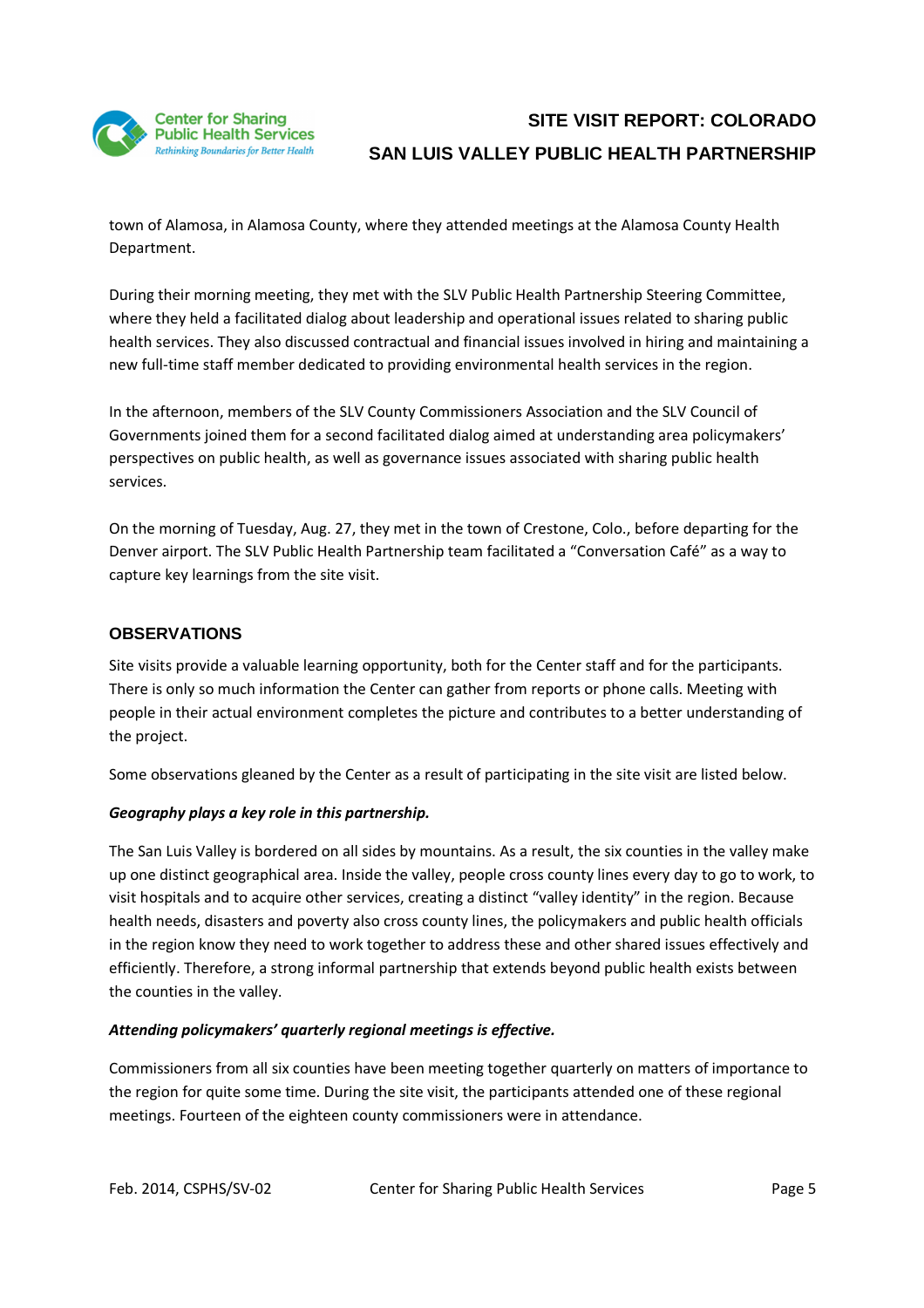

At the regional meeting, it was obvious that the commissioners trust the Public Health Directors to analyze problems and develop solutions to important Public Health issues.

### *The site is considering incorporating education about the role of public health into meetings with policymakers.*

Recent legislation transformed county nursing agencies in Colorado into public health agencies. The new law created a board of health role for the commissioners. Because this role is so new in Colorado, some commissioners may not view public health as a complete system, but instead might think of it more as a collection of independent services like home nursing visits and vaccinations. Moreover, the inclusion of environmental health services is new to these transformed agencies. The SLVPHP wants to deepen the current understanding of public health by offering background /foundational education, possibly at the commissioners' quarterly meetings.

This education will need to be ongoing, because county commissioners in the valley have eight-year term limits, creating a relatively high rate of turnover on the board of health. Currently, ten new commissioners are serving. To help build a foundation, the public health partnership is also considering including county administrators/managers, who don't have term limits, in the training. The Colorado Office of Planning and Partnerships at CDPHE has already developed some of these training materials.

#### *Established relationships and trust are important to the partnership.*

There is a long history of cooperation between elected officials and health officials in the valley. There is also a long history of sharing services, both formally and informally, among the health agencies. Historically, Public Health agencies in the valley have operated as six distinct counties that share some work. Moving forward, they will examine other opportunities for sharing programs and services in the interest of efficiency and in keeping the entire region healthy.

#### *A professional facilitator has been important in moving this partnership forward.*

As part of their work with the Center, the partnership in San Luis Valley enlisted a professional facilitator to help them stay on track and collaborate in ways they wouldn't have thought of on their own. This facilitator participated in the establishment of another public health partnership in West Central Colorado. Her expertise has been described as "invaluable" in guiding the SLVPHP through the forming and storming stages; her input on what to do first (establish Mission, Vision and Value statements, establish Guiding principles) and how to communicate within the Partnership have been key to their progress.

#### *The team had success using a shared services matrix to display current sharing arrangements.*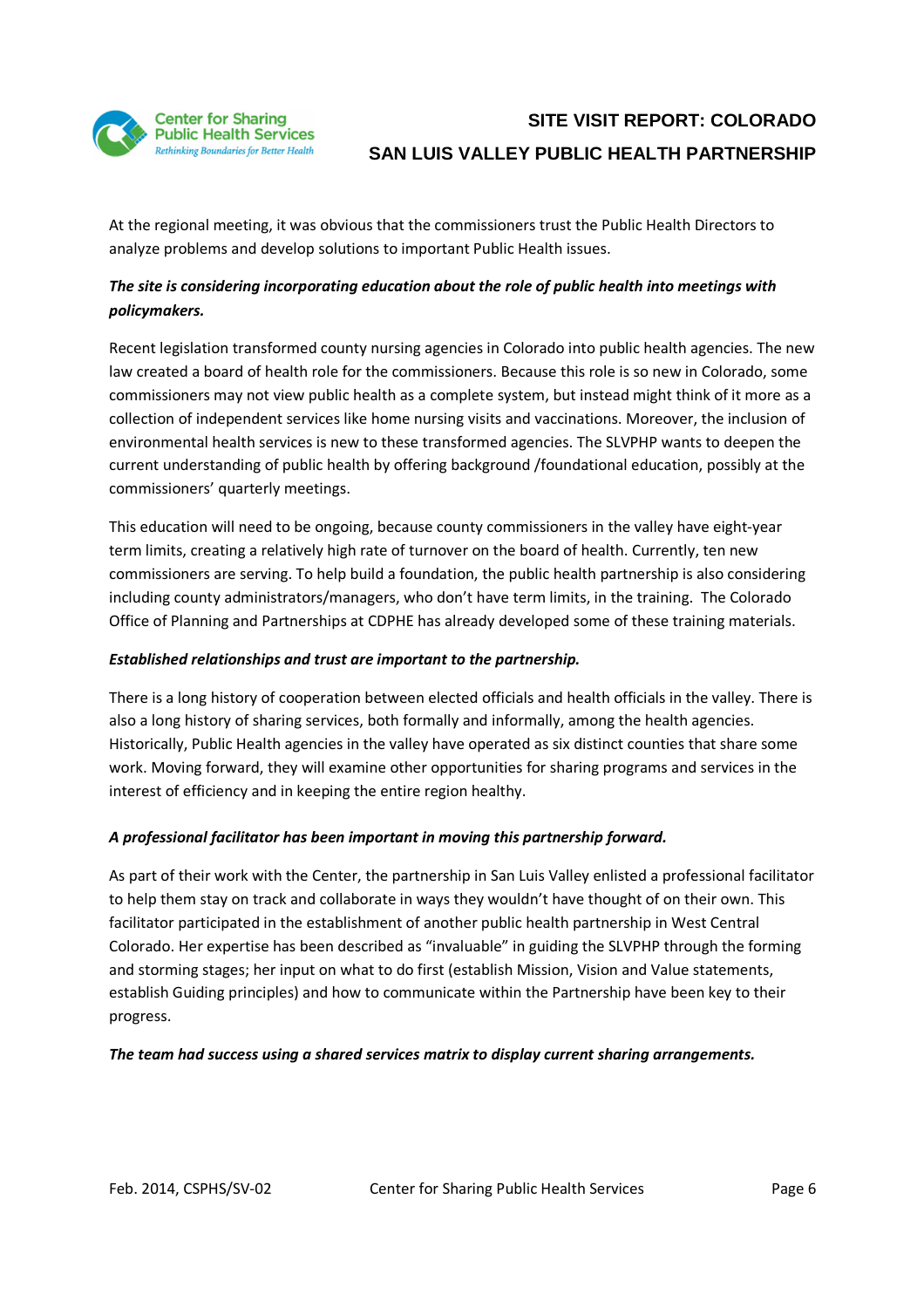

As part of the project, the team evaluated existing sharing arrangements in order to be more deliberate and systematic in working together to ensure that all six counties have the most robust public health capacity possible.

The evaluation focused on elements from the Center's Assessment Survey that were relevant to the area. A group interview with the team's Steering Committee was held to obtain more information about the services being shared by each jurisdiction.

They used the information to create a handout, or matrix, called Cross-Jurisdictional Public Health Sharing in the San Luis Valley. The handout identifies formal and informal service sharing relationships in the region. It is organized by regional, inter-county, and other sharing arrangements.

Because most sharing arrangements developed over time as individual projects, seeing them all listed together in the matrix helped the team realize there is an emerging system to be managed as opposed to a series of unconnected cooperative agreements.

The handout was given to policymakers during the site visit. Commissioners appreciated the concise manner in which shared services were displayed. Visitors also liked the tool and considered replicating it at their site.

### *Moving forward, the partnership is considering a more formal decision-making structure.*

The partnership has worked as a committee of the whole in a consensus-type of model. They want to continue working together collaboratively, but have recognized they may need a more structured decision-making mechanism going forward. An Operational Agreement will formalize the way in which decisions are made when consensus cannot be reached or if/when participation is lacking, or not all counties will participate. As the Partnership evolves, they also want to examine how to position or "free up" people for the leadership responsibilities of the Project Co-Director, and the organizational responsibilities of the Coordinator.

### *The partnership is working through practical issues regarding a new environmental health position.*

There are financial and operational issues that need to be resolved in order to move forward with the environmental health position. Duties and lines of authority, both at the county and state level, need to be addressed. A defined regional scope of work and objectives will help them achieve what is needed at the regulatory and local levels. The counties already share an Epidemiologist, and Emergency Preparedness and Response staff which could provide a good model for the documents needed.

### *The partnership will exist long after this project ends.*

The partnership has broadened its view of what they are trying to accomplish by working together. As a direct result of the site visit feedback, they are no longer calling their work a project, something that brings to mind a finite ending. And their project goal has become more of a milestone to be reached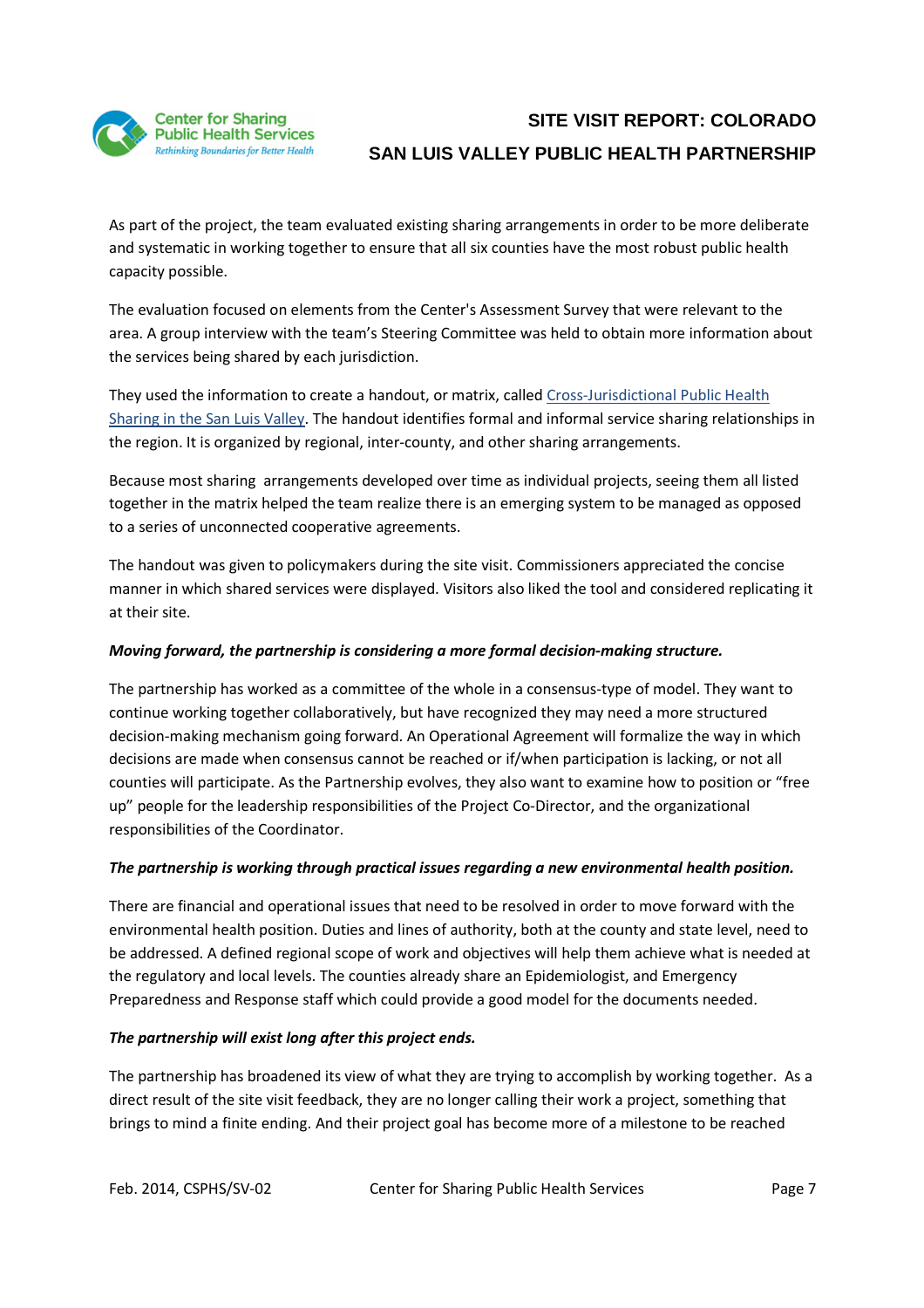

than a final destination. They consider themselves an ongoing partnership working together to improve public health in the valley.

## **LESSONS LEARNED**

As a result of participating in this site visit, the Center staff came away with several insights that could be used in other sharing work.

### *Emphasizing commonalities will help a partnership.*

The sense of community is so strong in San Luis Valley that it caused the site visitors to question how this could be replicated in their own CJS arrangements where geographical boundaries, like the surrounding mountains, are not quite so obvious or not present at all. Where geography does not play a strong roll, it may help to focus on shared issues or goals. It may also help to focus on other commonalities, like shared industry or history. A strong advocate can help to communicate commonalities and the benefits of sharing.

### *Displaying current sharing arrangements in an understandable way helps build support for sharing.*

San Luis Valley's shared services matrix was a very effective, yet simple way to display sharing arrangements that were already occurring. When building support for sharing, it is important to give concrete local examples of sharing arrangements that have worked. It is also important to communicate things that are done at the regional level locally to help define the "regional" benefit and to help establish the benefits of a regional partnership.

#### *It is important to build sharing arrangements on good relationships and trust.*

Seeing this partnership in action reinforced for the Center the importance of good relationships and a history of working together as essential elements in cross-jurisdictional sharing arrangements. This history does not necessarily need to involve sharing services, but can be anything from mentoring to working together on state committees.

At the beginning of any CJS project, it is important to explore the joint working history, experiences and status of relationships among the jurisdictions considering a shared relationship. If there is not much history or if there is damaged trust, it may help to start with small sharing projects or other activities.

#### *It is very helpful to meet policymakers in their own forums.*

Meeting regularly with policymakers in their existing forums elevates public health issues to the same level as other regional issues. And it puts public health before them on a regular basis, so they are more aware of important issues.